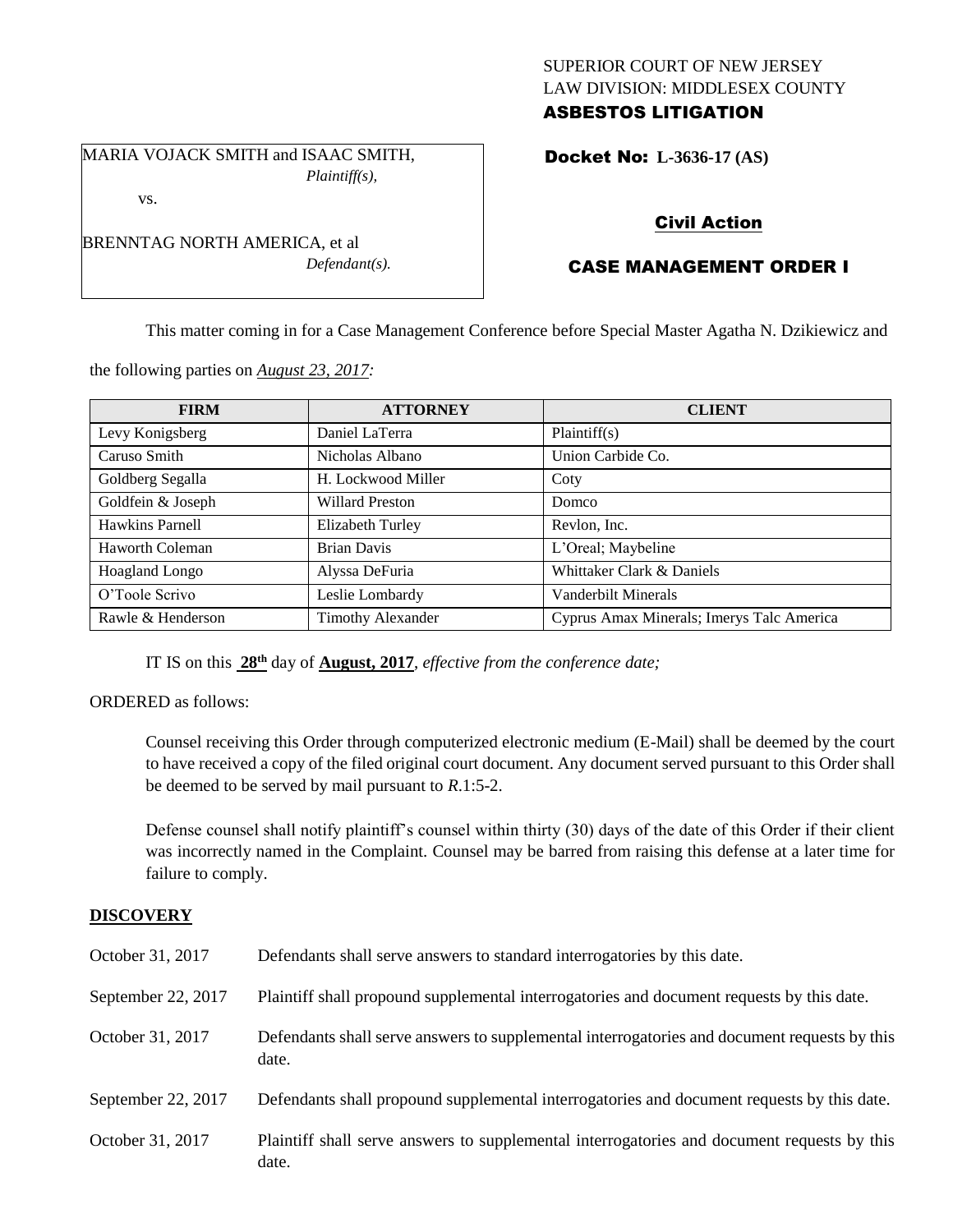- January 31, 2018 Fact discovery, including depositions, shall be completed by this date. Plaintiff's counsel shall contact the Special Master within one week of this deadline if all fact discovery is not completed.
- January 31, 2018 Depositions of corporate representatives shall be completed by this date.

## **EARLY SETTLEMENT**

April 20, 2018 Settlement demands shall be served on all counsel and the Special Master by this date.

#### **SUMMARY JUDGMENT MOTION PRACTICE**

- March 2, 2018 Plaintiff's counsel shall advise, in writing, of intent not to oppose motions by this date.
- March 16, 2018 Summary judgment motions shall be filed no later than this date.
- April 13, 2018 Last return date for summary judgment motions.

## **MEDICAL DEFENSE**

- December 29, 2017 Plaintiff shall serve medical expert reports by this date.
- December 29, 2017 Upon request by defense counsel, plaintiff is to arrange for the transfer of pathology specimens and x-rays, if any, by this date.
- May 1, 2018 Defendants shall identify its medical experts and serve medical reports, if any, by this date. In addition, defendants shall notify plaintiff's counsel (as well as all counsel of record) of a joinder in an expert medical defense by this date.

## **LIABILITY EXPERT REPORTS**

- February 28, 2018 Plaintiff shall identify its liability experts and serve liability expert reports or a certified expert statement by this date or waive any opportunity to rely on liability expert testimony.
- May 1, 2018 Defendants shall identify its liability experts and serve liability expert reports, if any, by this date or waive any opportunity to rely on liability expert testimony.

#### **ECONOMIST EXPERT REPORTS**

- February 28, 2018 Plaintiff shall identify its expert economists and serve expert economist report(s), if any, by this date or waive any opportunity to rely on economic expert testimony.
- May 1, 2018 Defendants shall identify its expert economists and serve expert economist report(s), if any, by this date or waive any opportunity to rely on economic expert testimony.

#### **EXPERT DEPOSITIONS**

May 29, 2018 Expert depositions shall be completed by this date. To the extent that plaintiff and defendant generic experts have been deposed before, the parties seeking that deposition in this case must file an application before the Special Master and demonstrate the necessity for that deposition. To the extent possible, documents requested in a deposition notice directed to an expert shall

 $\_$  ,  $\_$  ,  $\_$  ,  $\_$  ,  $\_$  ,  $\_$  ,  $\_$  ,  $\_$  ,  $\_$  ,  $\_$  ,  $\_$  ,  $\_$  ,  $\_$  ,  $\_$  ,  $\_$  ,  $\_$  ,  $\_$  ,  $\_$  ,  $\_$  ,  $\_$  ,  $\_$  ,  $\_$  ,  $\_$  ,  $\_$  ,  $\_$  ,  $\_$  ,  $\_$  ,  $\_$  ,  $\_$  ,  $\_$  ,  $\_$  ,  $\_$  ,  $\_$  ,  $\_$  ,  $\_$  ,  $\_$  ,  $\_$  ,